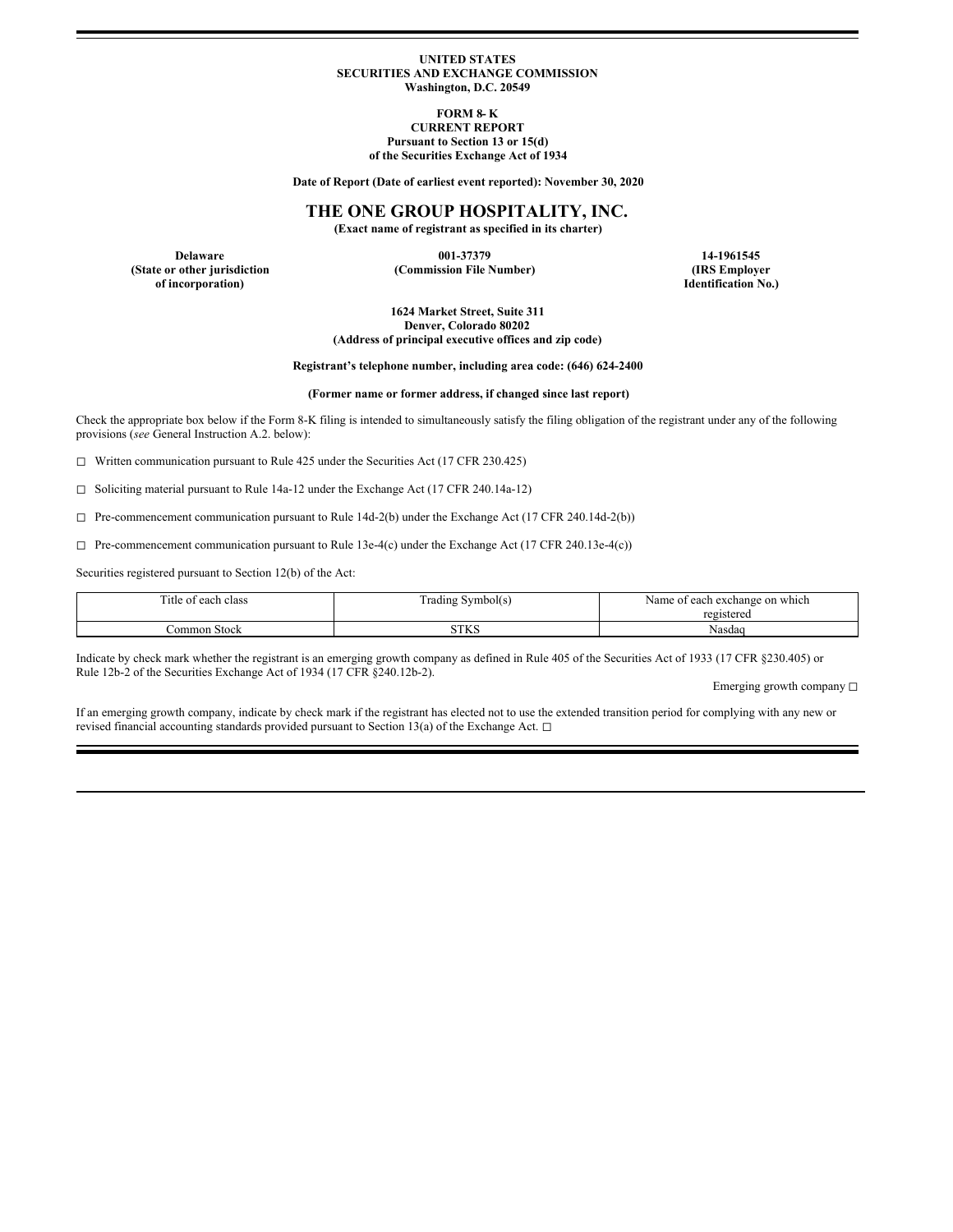### **Item 4.01 Changes in Registrants' Certifying Accountant.**

On November 30, 2020, the Audit Committee of the Board of Directors of The ONE Group Hospitality, Inc. (the "Company") engaged Plante & Moran, PLLC to provide professional audit services, including the audit of the Company's consolidated financial statements for the fiscal year ending December 31, 2020, and terminated the prior engagement with Plante Moran, P.C., an affiliate of Plante & Moran, PLLC.

None of Plante Moran, P.C.'s reports on the financial statements of the Company, since its engagement with the Company, contained an adverse opinion or a disclaimer of an opinion, and was not qualified or modified as to uncertainty, and scope, or accounting principles. There were no disagreements with Plante Moran, P.C. on any matter of accounting principles or practices, financial statement disclosure, or auditing scope or procedure, and none of the kinds of events described in paragraph (a)(1)(v) of Item 304 of Regulation S-K occurred.

The Company did not consult with Plante & Moran, PLLC during any period prior to its engagement regarding (i) the application of accounting principles to a specific completed or proposed transaction, or the type of audit opinion that might be rendered on the Company's financial statements, and neither a written report nor oral advice was provided to the Company that Plante & Moran, PLLC concluded was an important factor in reaching a decision as to any accounting, auditing or financial reporting issue; or (ii) any matter that was either the subject of a disagreement or an event described in paragraph  $(a)(1)(iv)$  and  $(a)(1)(v)$  of Item 304 of Regulation S-K.

### **Item 9.01 Financial Statements and Exhibits.**

(d) Exhibits.

See Exhibit Index.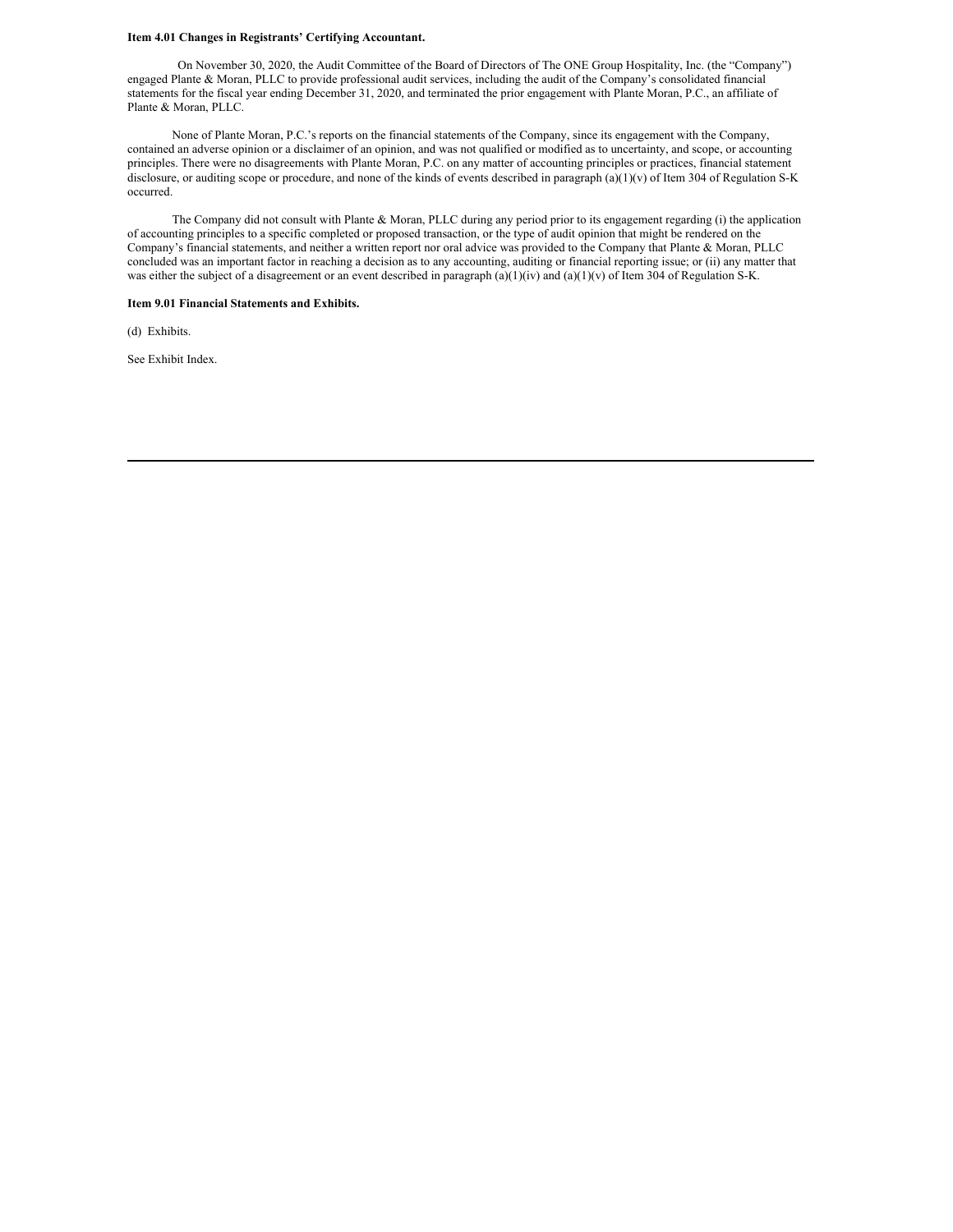**Exhibit Index**

**Exhibit Description** 16.1 **Letter from Plante [Moran,](#page-4-0) P.C.**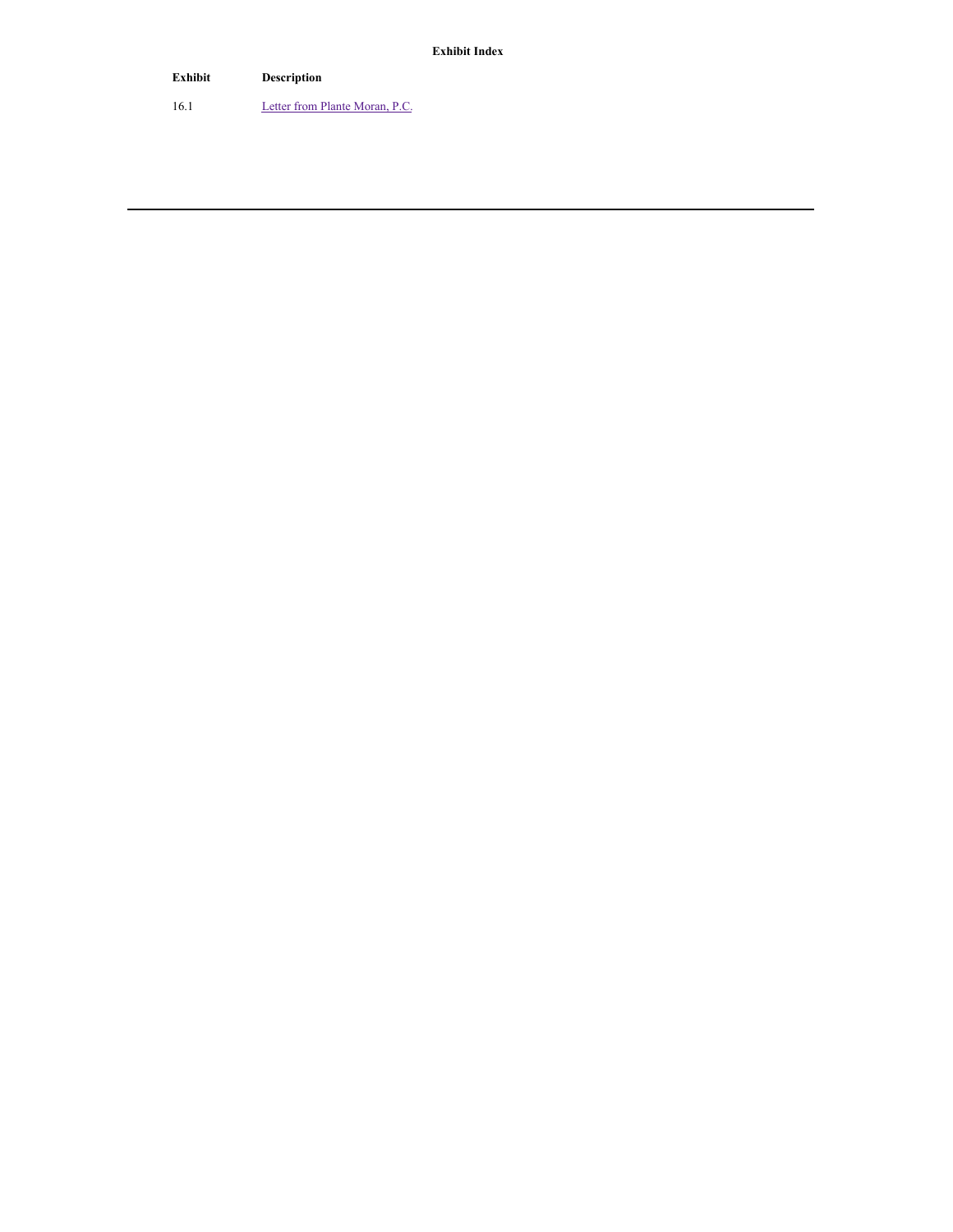## **SIGNATURES**

Pursuant to the requirements of the Securities Exchange Act of 1934, the registrant has duly caused this report to be signed on its behalf by the undersigned hereunto duly authorized.

## Dated: December 2, 2020 THE ONE GROUP HOSPITALITY, INC.

By: /s/ Tyler Loy

Name: Tyler Loy Title: Chief Financial Officer